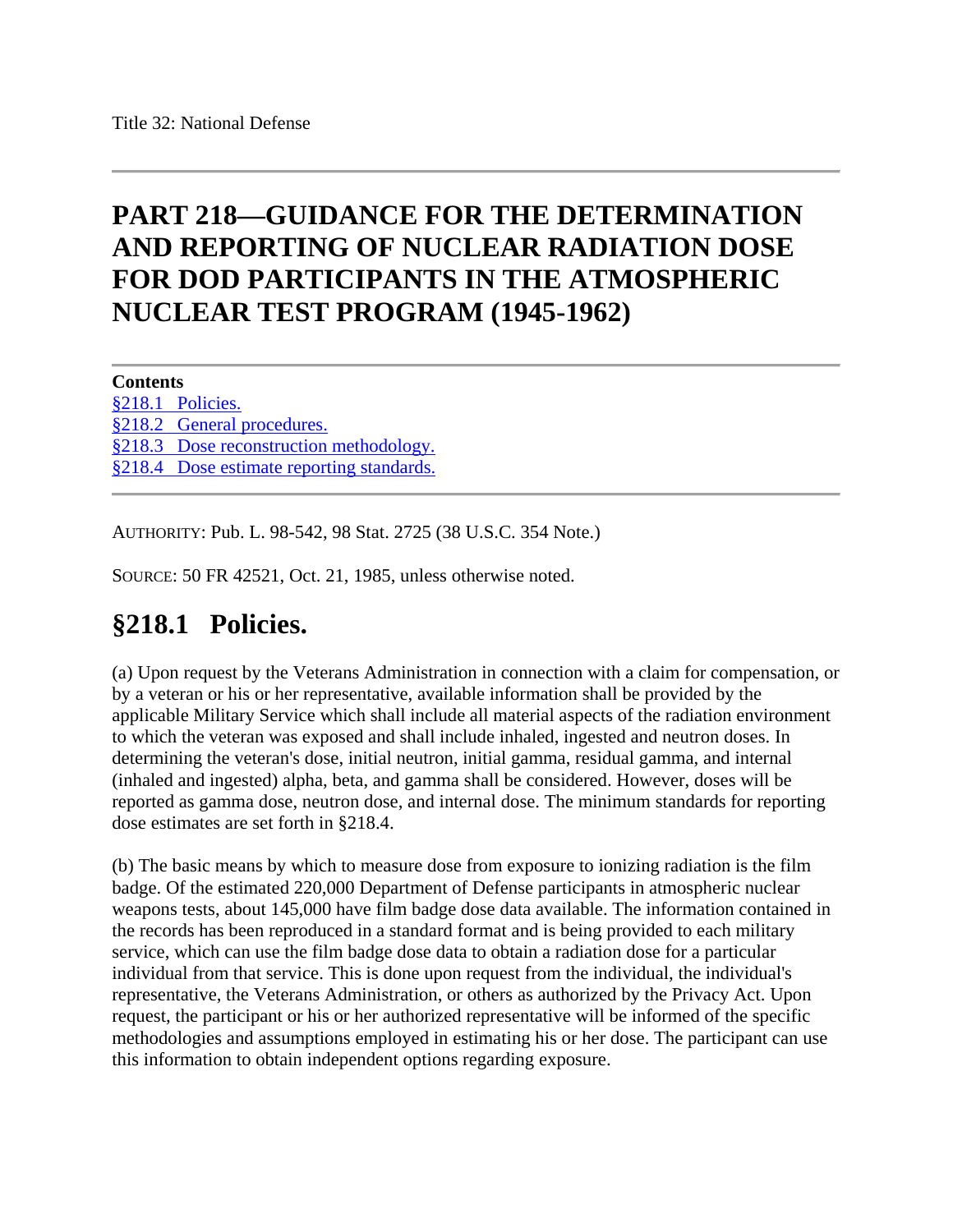(c) From 1945 through 1954, the DoD and Atomic Energy Commission (AEC) policy was to issue badges only to a portion of the personnel in a homogeneous unit such as a platoon of a battalion combat team, Naval ship or aircraft crew. Either one person was badged in a group performing the same function, or only personnel expected to be exposed to radiation were badged. After 1954, the policy was to badge all personnel. But, some badges were unreadable and some records were lost or destroyed, as in the fire at the Federal Records Center in St. Louis. For these reasons the Nuclear Test Personnel Review (NTPR) Program has focused on determining the radiation dose for those personnel (about 75,000) who were not issued film badges or for whom film badge records are not available.

(d) In order to determine the radiation dose to individuals for whom film badge data are not available, alternative approaches are used as circumstances warrant. All approaches require investigation of individual or group activities and their relationship to the radiological environment. First, if it is apparent that personnel were not present in the radiological environment and had no other potential for exposure, then their dose is zero. Second, if some members of a group had film badge readings and others did not—and if all members had a common relationship with the radiological environment—then doses for unbadged personnel can be calculated. Third, where sufficient badge readings or a common relationship to the radiological environment does not exist, dose reconstruction is performed. This involves correlating a unit's or an individual's detailed activities with the quantitatively determined radiological environment. The three approaches are described as follows:

(1) Activities of an individual or his unit are researched for the period of participation in an atmospheric nuclear test. Unit locations and movements are related to areas of radiation. If personnel were far distant from the nuclear detonation(s), did not experience fallout or enter a fallout area, and did not come in contact with radioactive samples or contaminated objects, they were judged to have received no dose.

(2) Film badge data from badged personnel may be used to estimate individual doses for unbadged personnel. First, a group of participants must be identified that have certain common characteristics and a similar potential for exposure to radiation. Such characteristics are: Individuals must be doing the same kind of work, referred to as activity, and all members of the group must have a common relationship to the radiological environment in terms of time, location or other factors. Identification of these groups is based upon research of historical records, technical reports or correspondence. A military unit may consist of several groups or several units may comprise a single group. Using proven statistical methods, the badge data for each group is examined to determine if it adequately reflects the entire group, is valid for use in statistical calculations, or if the badge data indicate the group should be sub-divided into smaller groups. For a group that meets the tests described above, the mean dose, variance and confidence limits are determined. An estimated dose equal to 95% probability that the actual exposure did not exceed the estimate is assigned to unbadged personnel. This procedure is statistically sound and will insure that unbadged personnel are assigned doses much higher than the average/mean for the group.

(3) Dose reconstruction is performed if film badge data are unavailable for all or part of the period or radiation exposure, if film badge data are partially available but cannot be used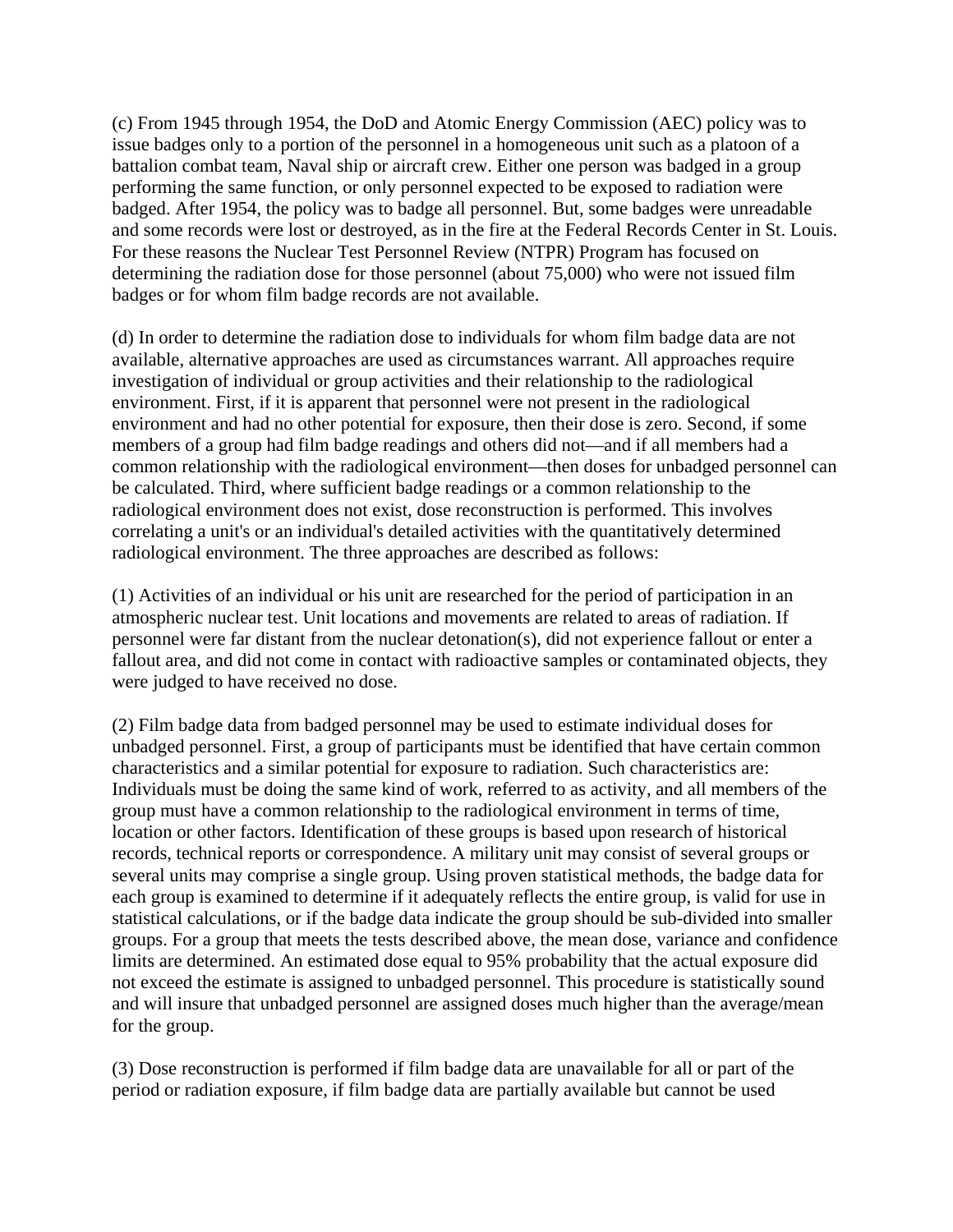statistically for calculations, special activities are indicated for specific individuals, or if other types of radiation exposures are indicated. In dose reconstruction, the conditions of exposure are reconstructed analytically to arrive at a radiation dose. Such reconstruction is not a new concept; it is standard scientific practice used by health physicists when the circumstances of a radiation exposure require investigation. The underlying method is in each case the same. The radiation environment is characterized in time and space, as are the activities and geometrical position of the individual. Thus, the rate at which radiation is accrued is determined throughout the time of exposure, from which the total dose is integrated. An uncertainty analysis of the reconstruction provides a calculated mean dose with confidence limits. The specific method used in a dose reconstruction depends on what type of data are available to provide the required characterizations as well as the nature of the radiation environment. The radiation environment is not limited to the gamma radiation that would have been measured by a film badge, but also includes neutron radiation for personnel sufficiently close to a nuclear detonation, as well as beta and alpha radiation (internally) for personnel whose activities indicate the possibility of inhalation or ingestion of radioactive particles.

# **§218.2 General procedures.**

The following procedures govern the approach taken in dose determination:

(a) Use individual film badge data where available and complete, for determining the external gamma dose.

(b) Identify group activities and locations for period(s) of possible exposure.

(c) Qualitatively assess the radiation environment in order to delineate contaminated areas. If no activities occurred in these areas, and if no other potential for exposure exists, a no dose received estimate is made.

(d) If partial film badge data are available, define group(s) of personnel with common activities and relationships to radiation environment.

(e) Using standard statistical methods, verify from the distribution of film badge readings whether the badged sample adequately represents the intended group.

(f) Calculate the mean external gamma dose, with variance and confidence limits, for each unbadged population. Assign a dose equal to 95% probability that actual exposure did not exceed the assigned dose.

(g) If badge data is not available for a statistical calculation, conduct a dose reconstruction.

(h) For dose reconstruction, define radiation environment through use of all available scientific data, e.g., measurements of radiation intensity, decay, radioisotopic composition.

(i) Quantitatively relate activities shielding, position, and other factors to radiation environment as a function of time. Integrate dose throughout period of exposure.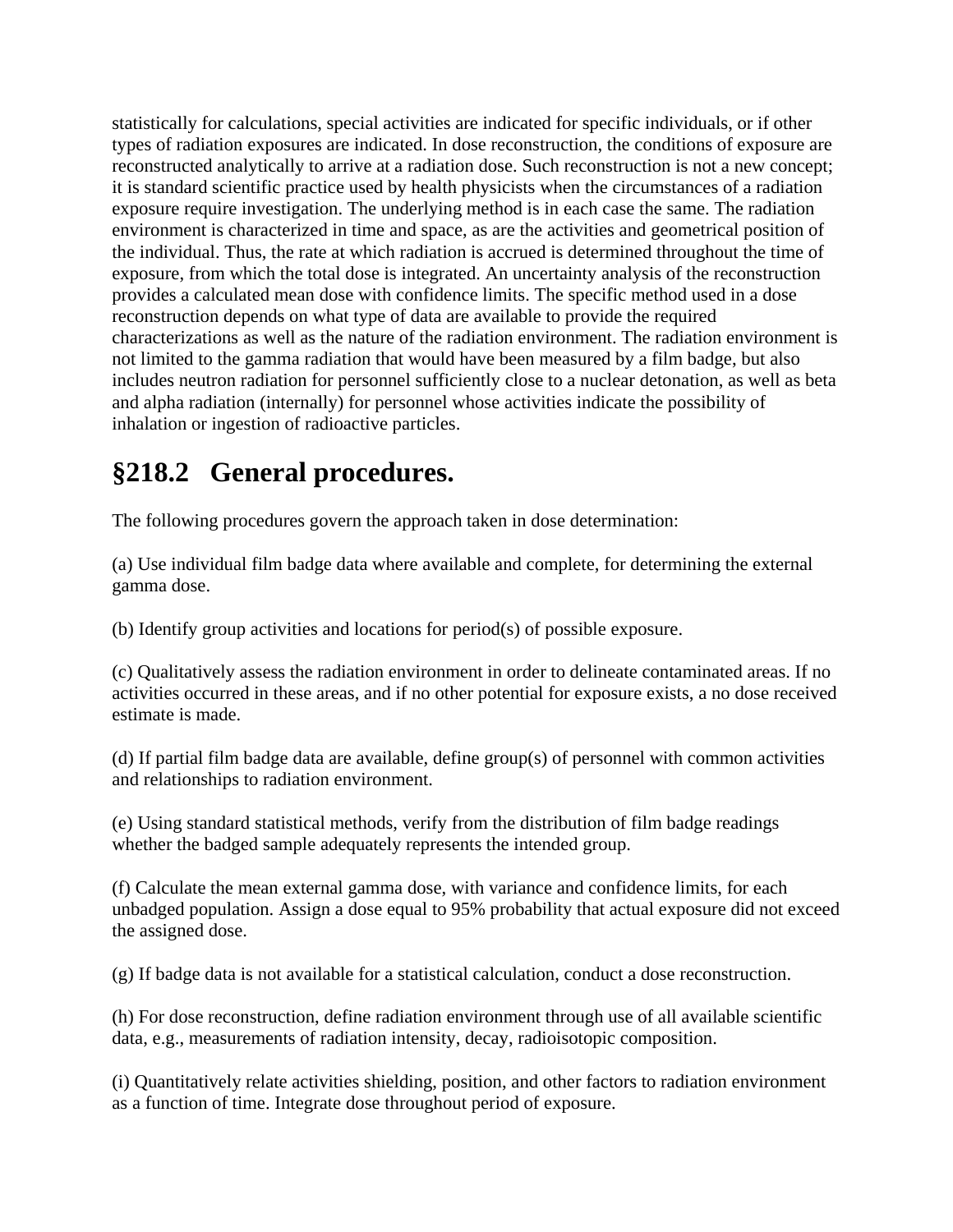(j) Where possible, calculate mean dose with confidence limits; otherwise calculate best estimate dose or, if data are too sparse, upper limit dose.

(k) Compare calculations with available film badge records to verify the calculated doses. Whether or not film badge data is available, calculate initial and internal doses where identified as a meaningful contribution to the total dose.

#### **§218.3 Dose reconstruction methodology.**

(a) *Concept.* The specific methodology consists of the characterization of the radiation environments to which participants through all relevant activities, were exposed. The environments, both initial and residual radiation are corrected with the activities of participants to determine accrued doses due to initial radiation, residual radiation and/or inhaled/ingested radioactive material, as warranted by the radiation environment and the specific personnel activities. Due to the range of activities, times, geometries, shielding, and weapon characteristics, as well as the normal spread in the available data pertaining to the radiation environment, an uncertainty analysis is performed. This analysis quantifies the uncertainties due to time/space variations, group size, and available data. Due to the large amounts of data, an automated (computer-assisted) procedure is often used to facilitate the data-handling and the dose integration, and to investigate the sensitivity to variations in the parameters used. The results of the gamma data calculations are then compared with film badge data as they apply to the specific period of the film badges and to the comparable activities of the exposed personnel, in order to validate the procedure and to identify personnel activities that could have led to atypical doses. Radiation dose from neutrons and dose commitments due to inhaled or ingested radioactive material are not detected by film badges. Where required, these values are calculated and recorded separately.

(b) *Characterization of the radiological environment.* (1) This step describes and defines the radiological conditions as a function of time for all locations of concern, that is, where personnel were positioned or where personnel activities took place. The radiation environment is divided into two standard categories—initial radiation and residual radiation.

(2) The initial radiation environment results from several types of gamma and neutron emissions. Prompt neutron and gamma radiation are emitted at the time of detonation, while delayed neutrons and fission-product gamma, from the decay of radioactive products in the fireball, continue to be emitted as the fireball rises. In contrast to these essentially point sources of radiation, there is gamma radiation from neutron interactions with air and soil, generated within a fraction of a second. Because of the complexity of these radiation sources and their varied interaction properties with air and soil, it is necessary to obtain solutions of the Boltzmann radiation transport equation. The radiation environment thus derived includes the effects of shotspecific parameters such as weapon type and yield, neutron and gamma output, source and target geometry, and atmospheric conditions. The calculated neutron and gamma radiation environments are checked for consistency with existing measured data as available. In those few cases displaying significant discrepancies that cannot be resolved, an environment based on extrapolation of the data is used if it leads to a larger calculated dose.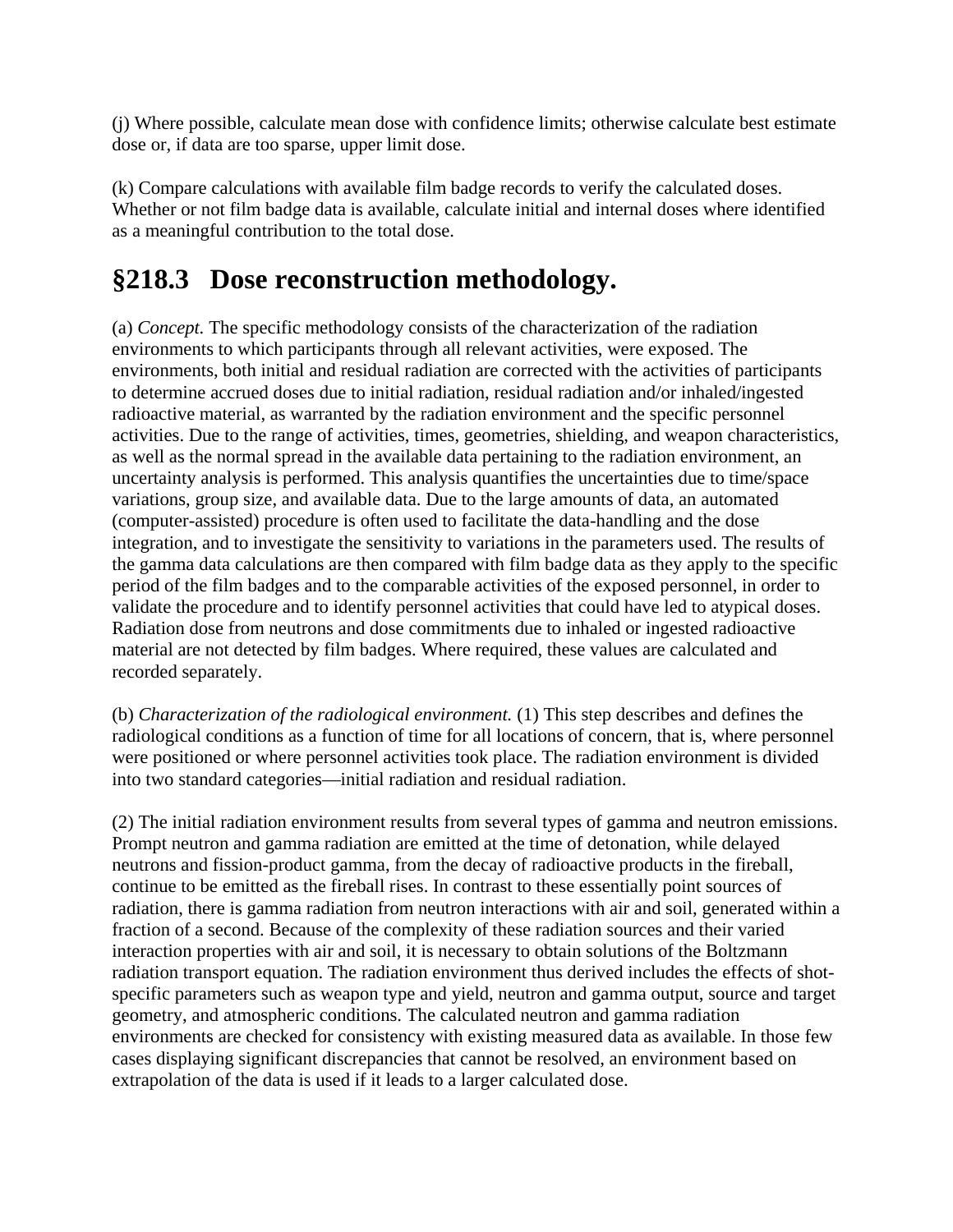(3) In determining the residual radiation environment, all possible sources are considered including radioactive clouds, radiation that may have been encountered from other tests, and radioactive debris that may have been deposited in water during oceanic tests. The residual radiation environment is divided into two general components—neutron-activated material that subsequently emits, over a period of time, beta and gamma radiation; and radioactive debris from the fission reaction or from unfissioned materials that emit alpha, beta, and gamma radiation. Because residual radiation decays, the characterization of the residual environment is defined by the radiation intensity as a function of type and time. Radiological survey data are used to determine specific intensities at times of personnel exposure. Interpolation and extrapolation are based on known decay characteristics of the individual materials that comprise the residual contamination. In those rare cases where insufficient radiation data exist to adequately define the residual environment, source data are obtained from the appropriate weapon design laboratory and applied in standard radiation transport codes to determine the initial radiation at specific distances from the burst. This radiation, together with material composition and characteristics, leads to description of the neutron-activated field for each location and time of interest. In all cases observed data, as obtained at the time of the operation, are used to calibrate the calculations.

(c) *Activities of participants.* This step uses all official records, augmented by personnel interviews where gaps exist, to depict a scenario of activities for each individual or definable group. When a dose reconstruction is performed for a specific individual, information available from the individual is accepted unless demonstrably inaccurate. For military units, whose operations were closely controlled and further constrained by radiological safety monitors, the scenario is usually well defined. The same is true for observers, who were restricted to specific locations both during and after the nuclear burst. Ships' locations and activities are usually known with a high degree of precision from deck logs. Aircraft tracks and altitudes are also usually well defined. Personnel engaged in scientific experiments often kept logs of their activities; moreover, the locations of their experiments are usually a matter of record. Where the records are insufficiently complete for the degree of precision required to determine radiation exposure, participants' comments are used and reasonable judgements are made to further the analysis. Possible variations in the activities, as well as possible individual deviations from group activities, with respect to both time and location, are considered in the uncertainty analysis of the radiation dose calculations.

(d) *Calculation of dose.* (1) The initial radiation doses to close-in personnel (who were normally positioned in trenches at the time of detonation) are calculated from the above-ground environment by simulating the radiation transport into the trenches. Various calculational approaches, standard in health physics, are employed to relate in-trench to above-trench doses for each source of radiation. Detailed modeling of the human body, in appropriate postures in the trench, is performed to calculate the gamma dose that would have been recorded on a film badge and the maximum neutron dose. The neutron, neutron-generated gamma, and prompt gamma doses are accrued during such a short time interval that the posture in a trench could not be altered significantly during this exposure. The fission-product gamma dose, however, is delivered over a period of many seconds. Therefore, the possibility of individual reorientation (e.g., standing up) in the trench is considered.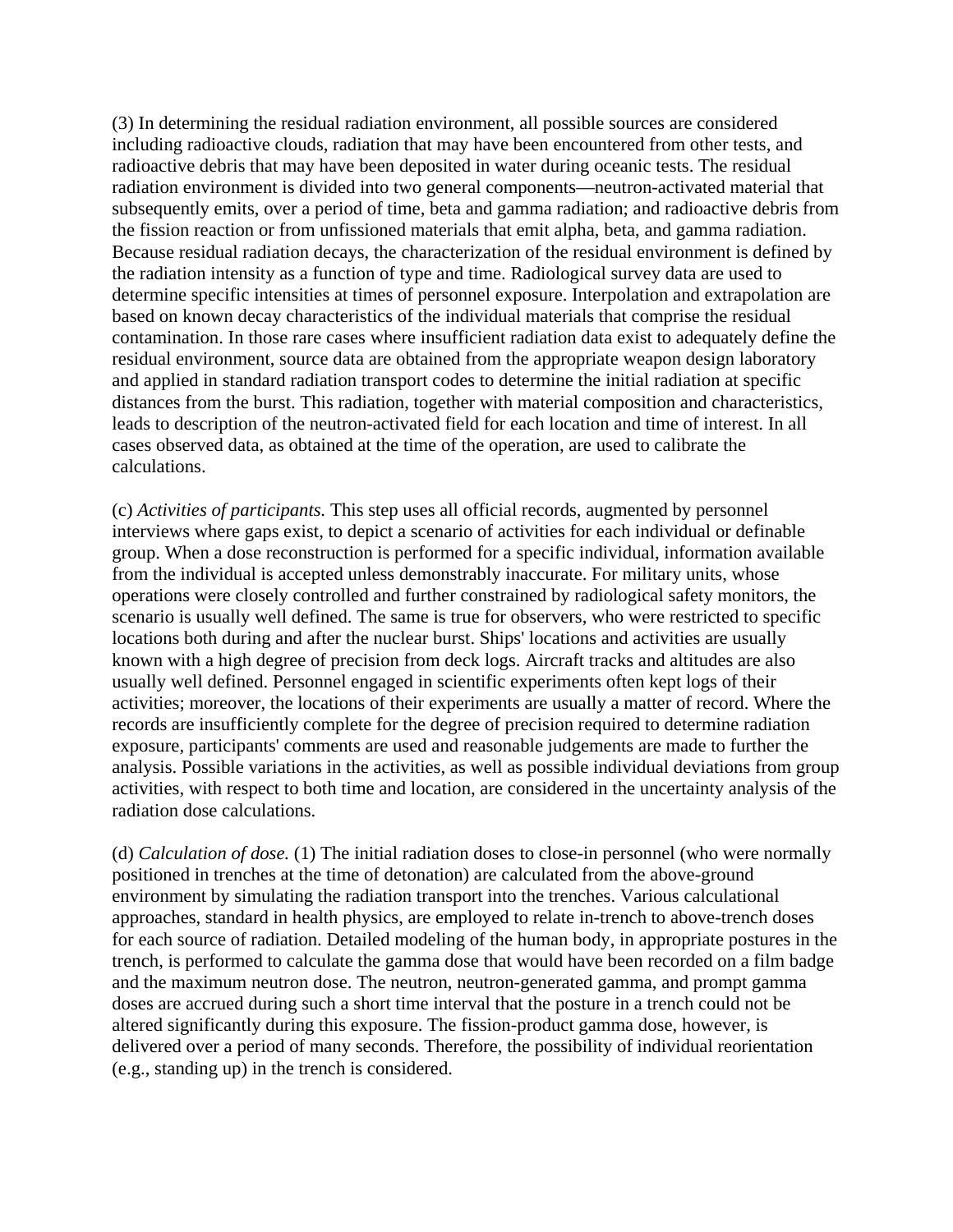(2) The calculation of the dose from residual radiation follows from the characterized radiation environment and personnel activities. Because radiation intensities are calculated for a field (i.e., in two spatial dimensions) and in time, the radiation intensity is determinable for each increment of personnel activity regardless of direction or at what time. The dose from exposure to a radiation field is obtained by summing the contribution (product of intensity and time) to dose at each step. The dose calculated from the radiation field does not reflect the shielding of the film badge afforded by the human body. This shielding has been determined for pertinent body positions by the solution of radiation transport equations as applied to a radiation field. Conversion factors are used to arrive at a calculated film badge dose, which not only facilitates comparison with film badge data, but serves as a substitute for an unavailable film badge reading.

(3) The calculation of the dose from inhaled or ingested radioactivity primarily involves the determination of what radioisotopes entered the body in what quantity. Published conversion factors are then applied to these data to arrive at the radiation dose and future dose commitments to internal organs. Inhalation or ingestion of radioactive material is calculated from the radioactive environment and the processes of making these materials inhalable or ingestible. Activities and processes that cause material to become airborne (such as wind, decontamination or traffic) are used with empirical data on particle lofting to determine airborne concentrations under specific circumstances. Volumetric breathing rates and durations of exposure are used to calculate the total material intake. Data on time-dependent weapon debris isotopic composition and the above-mentioned conversion factors are used to calculate the dose commitment to the body and to specific body organs.

(e) *Uncertainty analysis.* Because of the uncertainties associated with the radiological data or calculations used in the absence of data, as well as the uncertainties with respect to personnel activities, confidence limits are determined where possible for group dose calculations. The uncertainty analysis quantifies the errors in available data or in the model used in the absence of data. Confidence limits are based on the uncertainty of all relevant input parameters, and thus vary with the quality of the input data. They also consider the possible range of doses due to the size of the exposure group being examined. Typical sources of error include orientation of the weapons, specific weapon yields, instrument error, fallout intensity data, time(s) at which data were obtained, fallout decay rate, route of personnel movements, and arrival/stay times for specific activities.

(f) *Comparison with film badge records.* (1) Calculations of gamma dose were compared with film badge records for two military units at Operation PLUMBBOB to initially validate this methodology. Where all parameters relating to radiation exposure were identified, direct comparison of gamma dose calculations with actual film badge readings was possible. Resultant correlations provided high confidence in the methodology.

(2) Film badge data may, in some cases, be unrepresentative of the total exposure of a given individual or group; nevertheless, they are extremely useful for direct comparison of incremental doses for specific periods, e.g., validating the calculations for the remaining, unbadged period of exposure. Moreover, a wide distribution of film badge data often leads to more definitive personnel grouping for dose calculations and to further investigation of the reason(s) for such